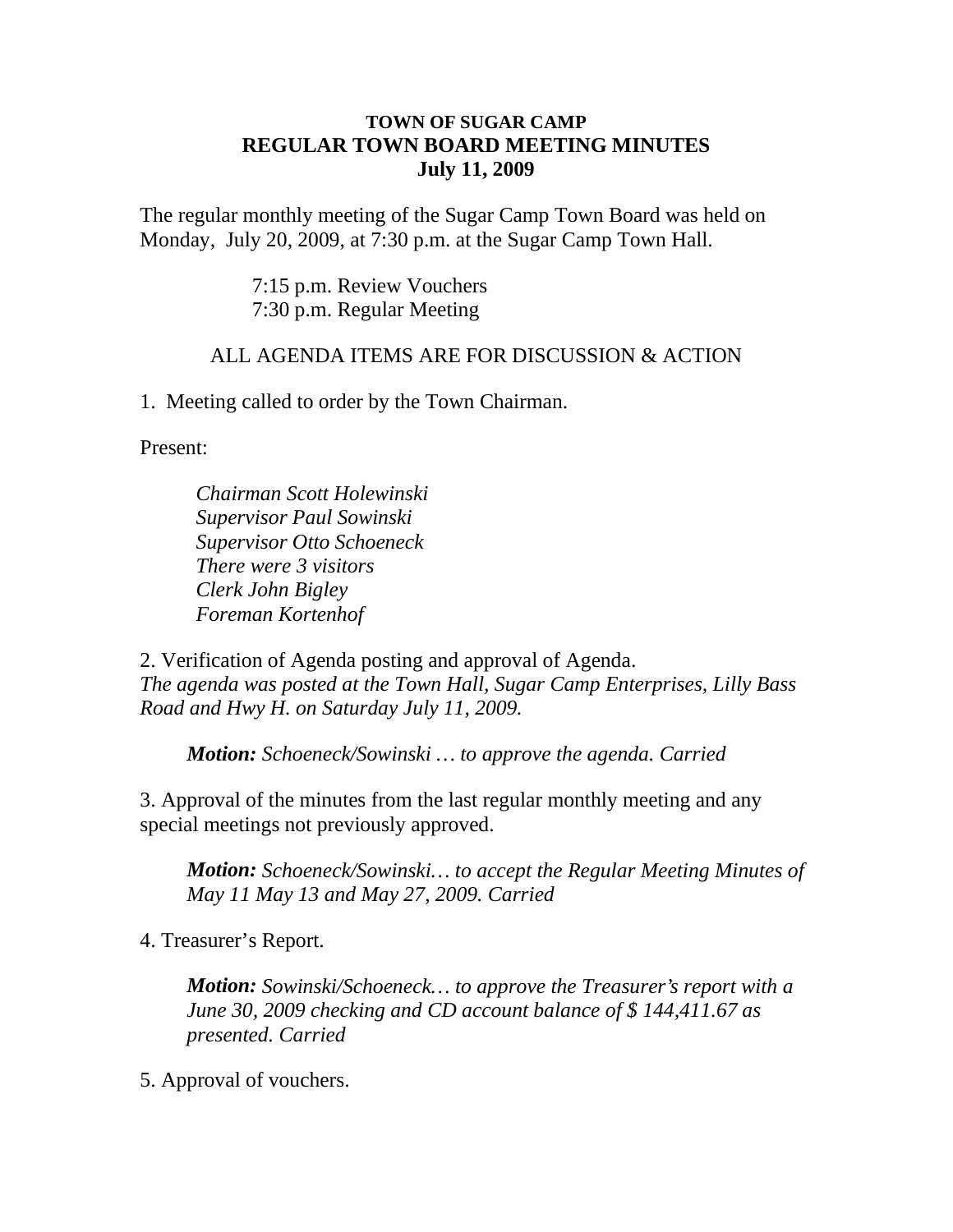*Motion: Schoeneck/ Sowinski … to approve the vouchers of \$ 129,212.50 as presented. Carried*

- 6. Public Comments: *None*
- 7. Correspondences:

*Letter from Michael L. Barnes, Town of Woodboro Supervisor expressing concern over county payment for townships to develop a comprehensive land use plan. Letter and check from Camp Ojibwa thanking town for use of the Disc Golf Course*

- 8. Old Business: *None*
- 9. New Business:
	- A. Review recycling contract with the county. A request to reduce the amount of funding Sugar Camp will receive to help offset county costs.

*Motion: Schoeneck/ Sowinski …to table action on this item to the August meeting. Carried*

B. Consider an administrative review permit application of Brett Schneider for office space and outdoor equipment storage for Michelle Nitke. Property located at 6593 Highway 17 N.

*Motion: Schoeneck/ Sowinski … that the Town Board has no objections to the administrative review application of Brett Schneider. Carried*

C. Consider a quote for replacing blacktop near the kitchen area.

*Motion: Schoeneck/ Sowinski … to accept a quote from Pitlik's of \$9,600 to dig out and replace blacktop around the town hall kitchen area. Carried*

- D. Consider a quote for a sprinkler system and top soil on new ball field. *Motion: Schoeneck/ Sowinski… to carry over to the August meeting. Carried*
- E. Consider a conditional use application for Josh Joslin, Superior Plumbing, for a warehouse and office on Hwy. 17 N and King Road.